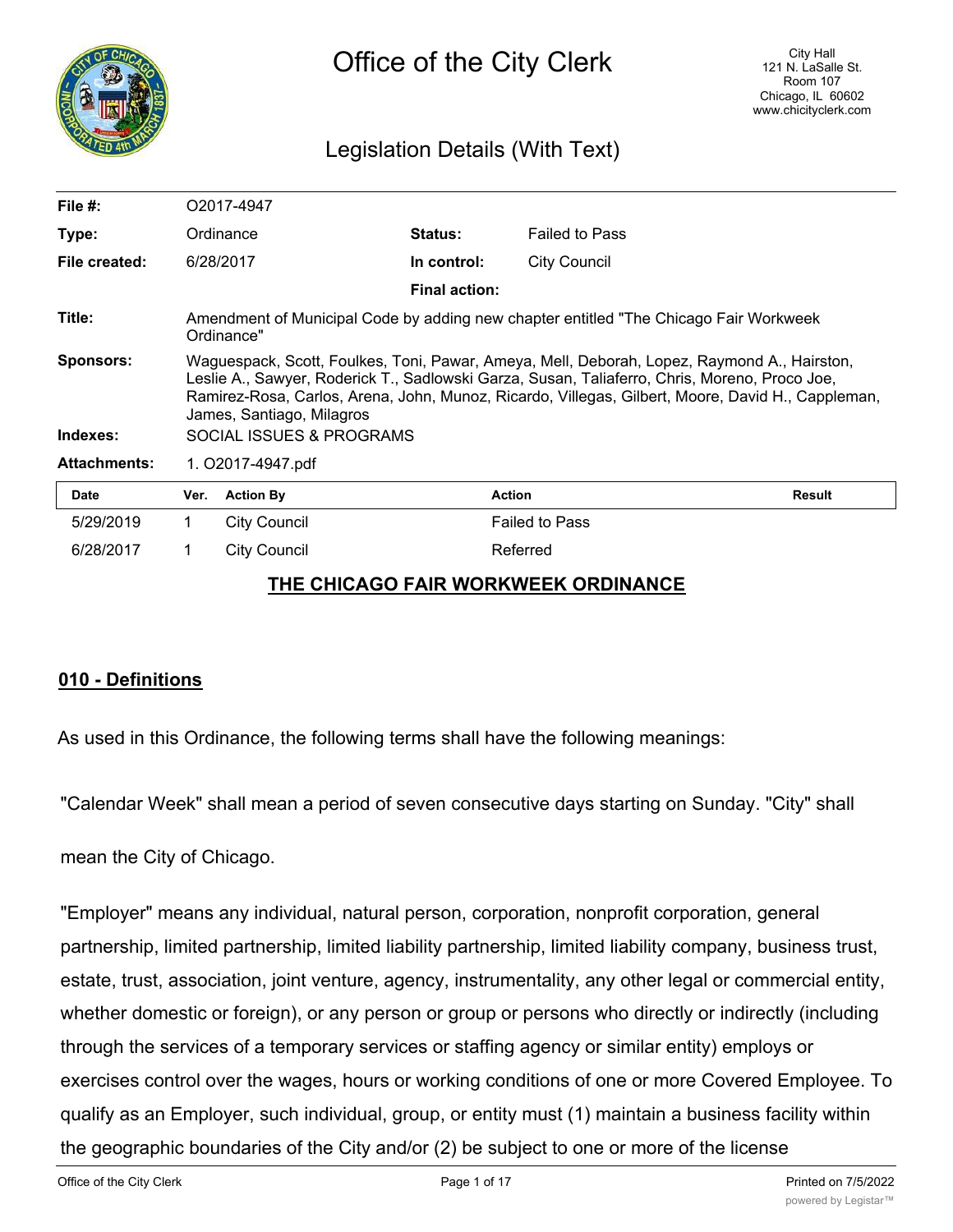requirements in Title 4 of this Code and/or (3) employ one or more individuals within a dwelling unit or a residence, or any other location within the geographic boundaries of the City.

"Department" means the Department of Business Affairs and Consumer Protection or any succeeding office, agency or department.

"Commissioner" means the Commissioner of the Department of Business Affairs and Consumer Protection or his or her authorized representatives, or that of any succeeding office, agency or department.

"Employee" shall mean any individual permitted to work by an Employer.

"Covered Employee" means any Employee who, in any particular two-week period, performs at least two hours of work for an Employer while physically present within the geographic boundaries ofthe City. For purposes of this definition, time spent traveling in the City that is compensated time, including, but not limited to, deliveries, sales calls, and travel related to other business activity taking place within the City, shall constitute work while physically present within the geographic boundaries of the City; however, time spent traveling in the City that is uncompensated commuting time shall not constitute work while physically present within the geographic boundaries of the City. An employee who is paid on a salary basis and whose rate of pay per week is greater than the current  $40<sup>th</sup>$ percentile of weekly earnings of full-time non-hourly workers in the Midwest Census Region, exclusive of board, lodging, or other facilities, as determined by the U.S. Department of Labor, but never less than \$50,000 per year, or \$962 per week, shall not be considered a Covered Employee for the purposes of this Chapter. An employee shall be considered to be paid on a "salary basis" if the employee regularly receives each pay period on a weekly, or less frequent basis, a predetermined amount constituting all or part ofthe employee's compensation, which amount is not subject to reduction because of variations in the quality or quantity of the work performed, and without regard to the number of days or hours worked. No other terms or conditions of employment, including the location of work performed, shall be required to determine who is a Covered Employee.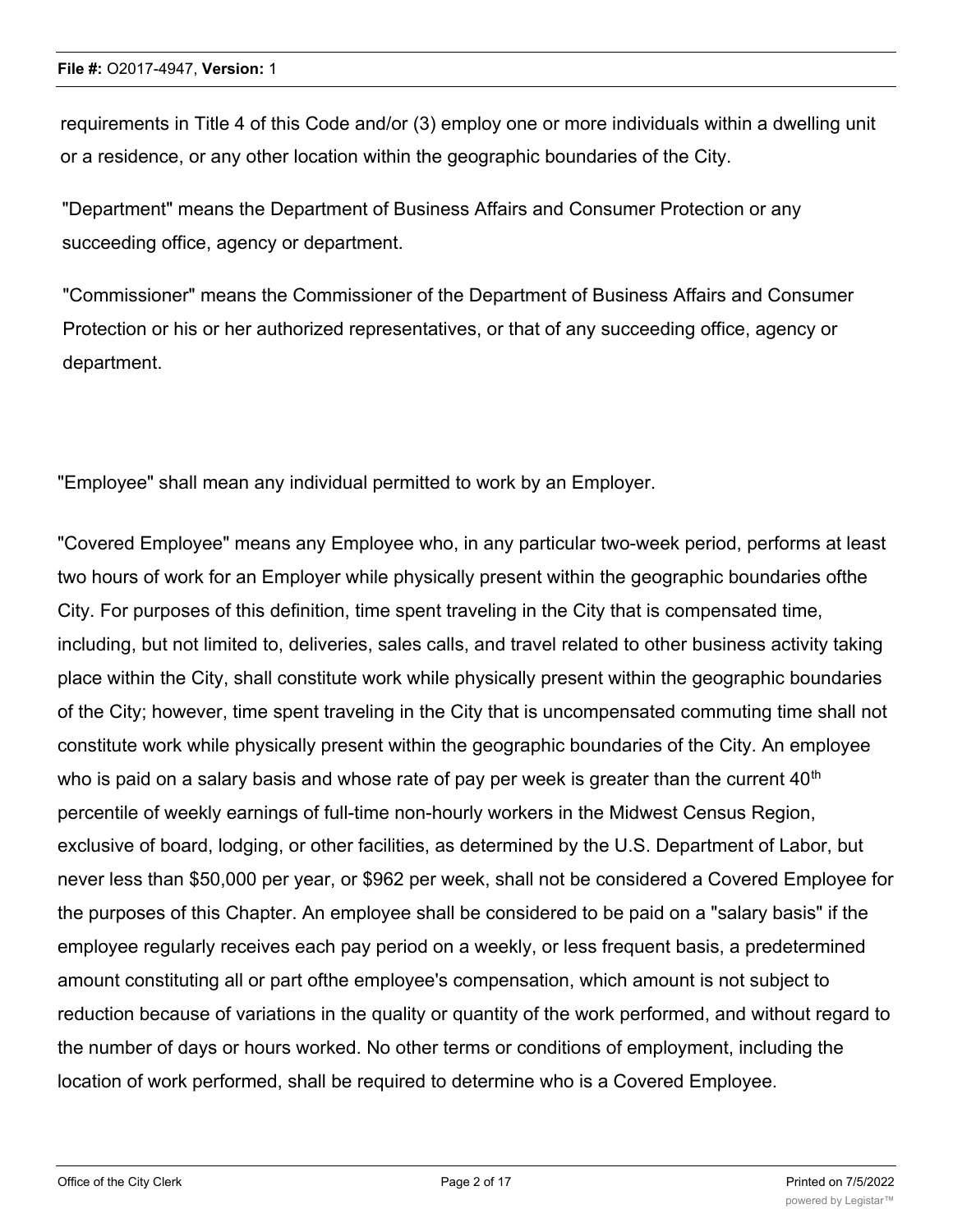"Predictability Pay" means wages paid to a Covered Employee, calculated on an hourly basis at the Employee's regular rate of pay as that term is used in 29 U.S.C. § 207(e), as compensation for schedule changes made by an Employer to a Covered Employee's schedule pursuant to this Chapter, in addition to any wages earned for work performed

**1**

by that Employee.

"Shift" means the consecutive hours an Employer schedules an Employee to work including Employer-approved meal periods and rest periods.

"Work Schedule" means all of an Employee's shifts, including specific start and end times for each shift, during a calendar week.

(1) Application to Collective Bargaining Agreements

To the extent permitted by law, all or any portion of the applicable requirements of this Chapter may be waived in a bona fide collective bargaining agreement; provided, that such waiver is explicitly set forth in such agreement in unambiguous terms and that the parties thereto intend to and do thereby waive all of or a specific portion(s) of this Chapter.

#### **020 - Advance Notice of Work Schedules**

(a) Initial Estimate of Work Schedule

(1) Prior to or on commencement of employment, an Employer shall provide every Covered Employee with a good faith estimate in writing of the Employee's work schedule, including minimum hours.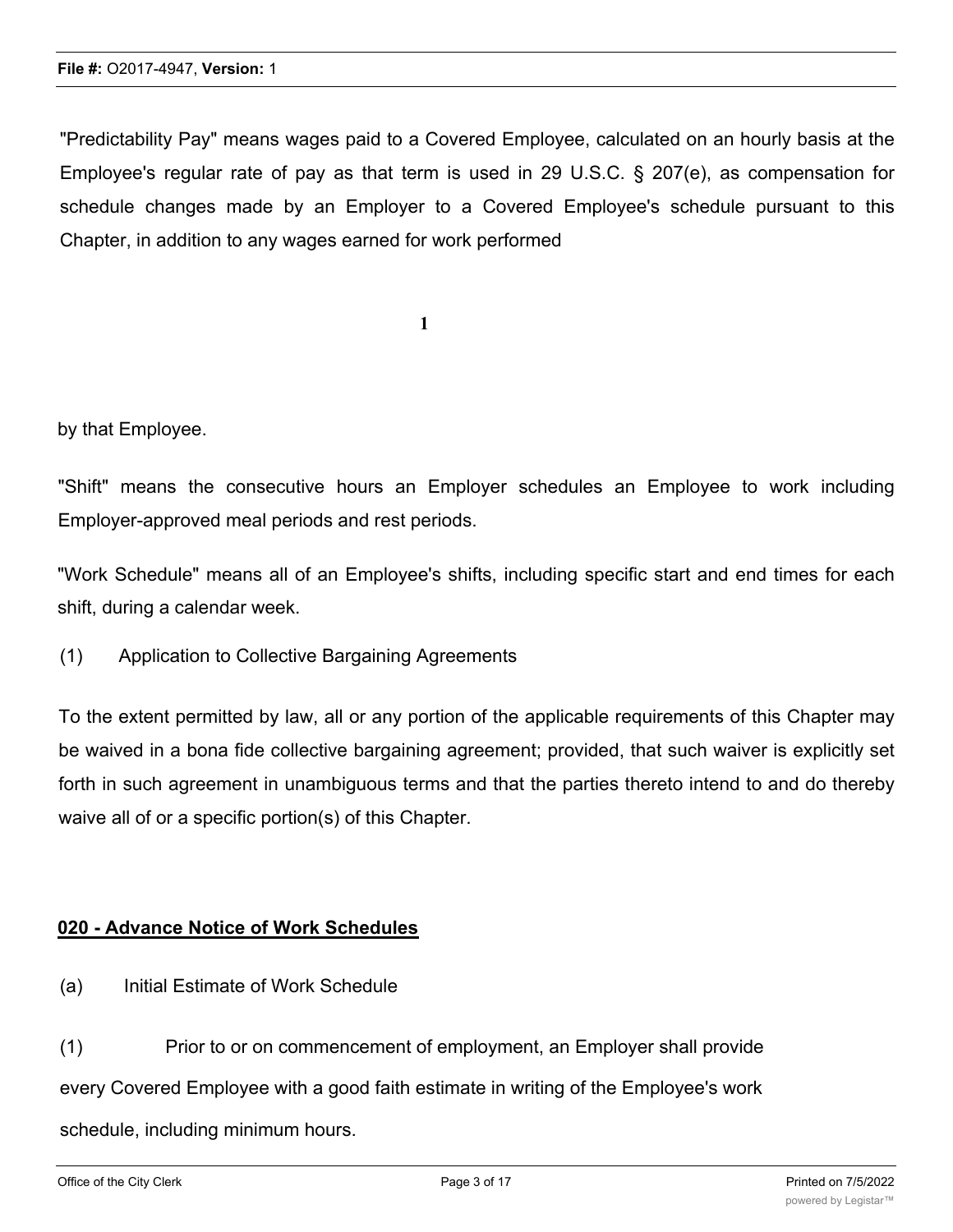(2) Prior to or on commencement of employment, the Employee may request that the Employer modify the estimated work schedule provided under subsection (a)(1) of this section. The Employer shall consider any such request, and in its sole discretion may accept or reject the request, provided that the Employer shall notify the Employee

2

of Employer's determination in writing prior to commencement of employment.

(b) Two Weeks' Advance Notice of Work Schedule. An Employer shall provide its Employees with at least two weeks' notice of their Work Schedules by doing one of the following at least every 14 days (on a "Biweekly Schedule"): (1) posting the Work Schedule in a conspicuous place at the workplace that is readily accessible and visible to all Employees; and/or (2) transmitting the Work Schedule by electronic means, so long as all Employees are given access to the electronic schedule at the workplace or remotely. Additionally, upon written or oral request of an Employee, Employer shall transmit the Work Schedule by electronic means of the Employee's choosing. Employers shall provide each new Employee prior to or on the new Employee's first day of employment with an initial Work Schedule that runs through the date that the next Biweekly Schedule for existing Employees is scheduled to be posted or distributed.

Thereafter, the Employer shall include the new Employee in an existing Biweekly Schedule with other Employees. If the Employer changes an Employee's Work Schedule after it is posted and/or transmitted, such changes shall be subject to the notice and compensation requirements set forth in this Chapter. This notice requirement shall not apply to any schedule changes the Employee initiates, such as Employee-requested sick leave, time off, shift trades, or additional shifts.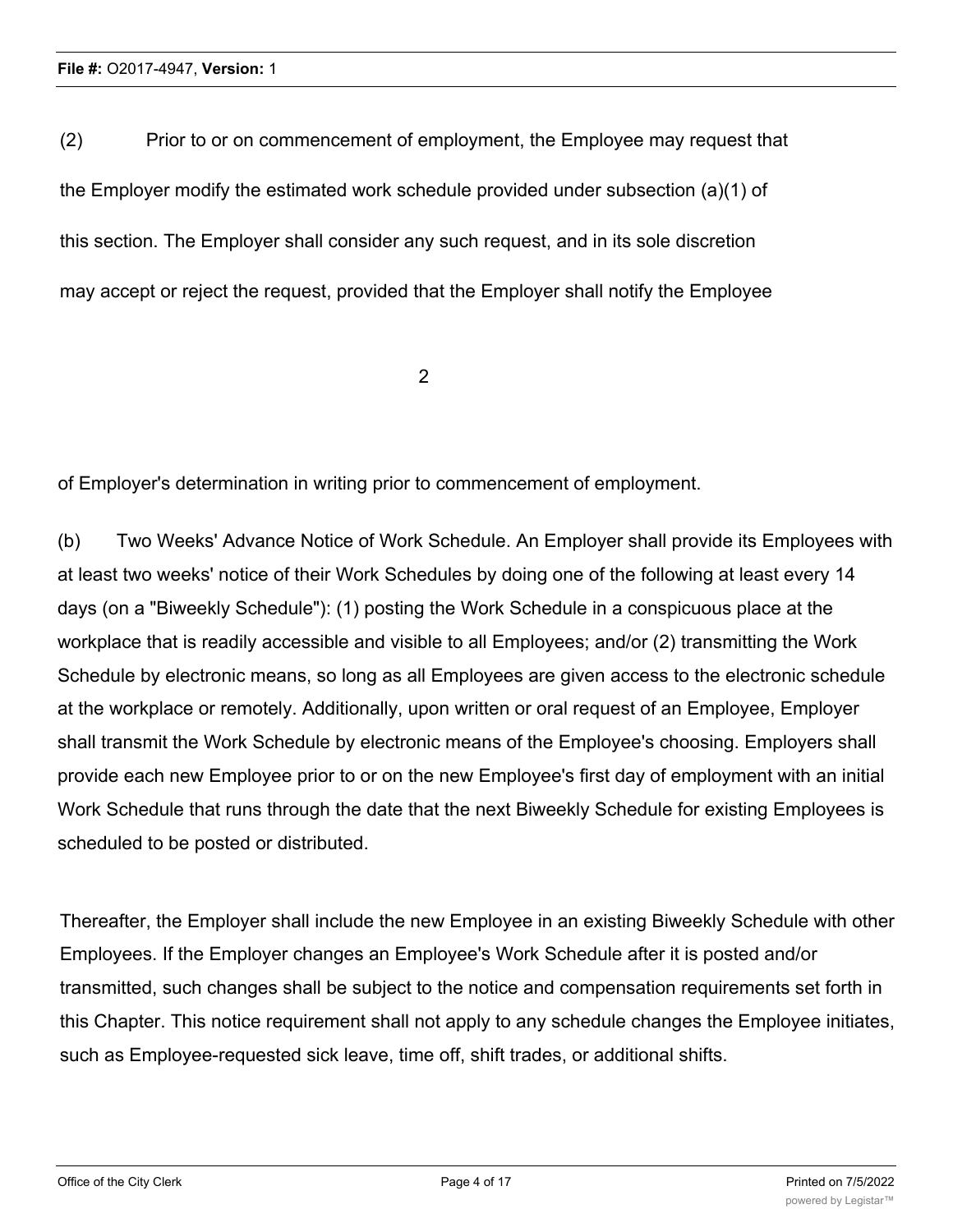## **030 - Notice. Right to Decline, and Compensation for Schedule Changes**

(a) Subject to the exceptions in subsection (d) of this Section, a Covered Employee has the right to decline any previously unscheduled hours that the Employer adds to the Employee's schedule, and for which the Employee has been provided advance notice of

3

less than 14 days.

(b) Subject to the exceptions in subsection (d) of this Section, an Employer shall provide a Covered Employee with compensation, as defined below, per Shift for each previously scheduled Shift after which the Employer:

- 1) adds hours to a previously scheduled shift;
- 2) subtracts hours from a previously scheduled shift;
- 3) moves a previously scheduled shift to another date or time; or
- 4) cancels a previously scheduled shift.

(c) An Employer shall provide a Covered Employee with compensation for each previously unscheduled Shift that the Employer adds to the Covered Employee's schedule:

1) With less than 14 days' notice, but 24 hours or more notice to the Covered Employee: one hour of Predictability Pay;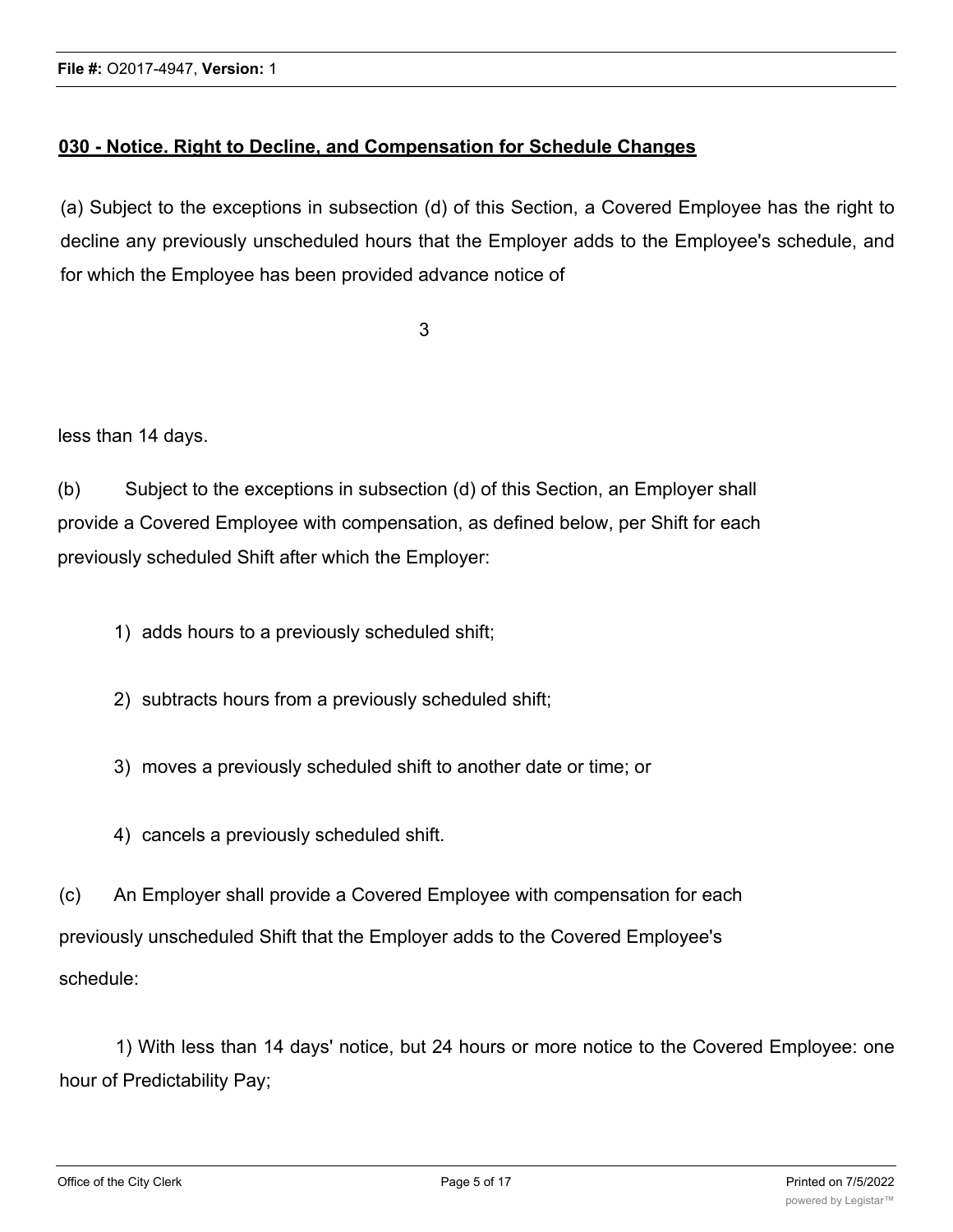2) With less than 24 hours' notice to the Covered Employee, (i) four hours or the number of hours in the employee's scheduled shift, whichever is less, when hours are canceled or reduced; (ii) one hour of predictability pay for all other changes, including those instances when employers make a real time request that a Covered Employee extend their shift. The compensation required by this subsection shall be in addition to the Covered Employee's regular pay for working that shift.

4

(d) Exceptions. The requirements of this section shall not apply under any of the following circumstances:

(1) Operations cannot begin or continue due to threats to Employers,

Employees, or property, or when civil authorities recommend that work not

begin or continue;

2) Operations cannot begin or continue because public utilities fail to supply electricity, water, or gas, or there is a failure in the public utilities or sewer system;

3) Operations cannot begin or continue due to: acts of nature (including but not limited to flood, fire, explosion, earthquake, tidal wave, drought), war, civil unrest, strikes, or other cause not within the Employer's control;

4) Mutually agreed upon work shift swaps or coverage among employees.

(e) Nothing in this section shall be construed to prohibit an Employer from

providing greater advance notice of Covered Employee's work schedules and/or

changes in schedules than that required by this section.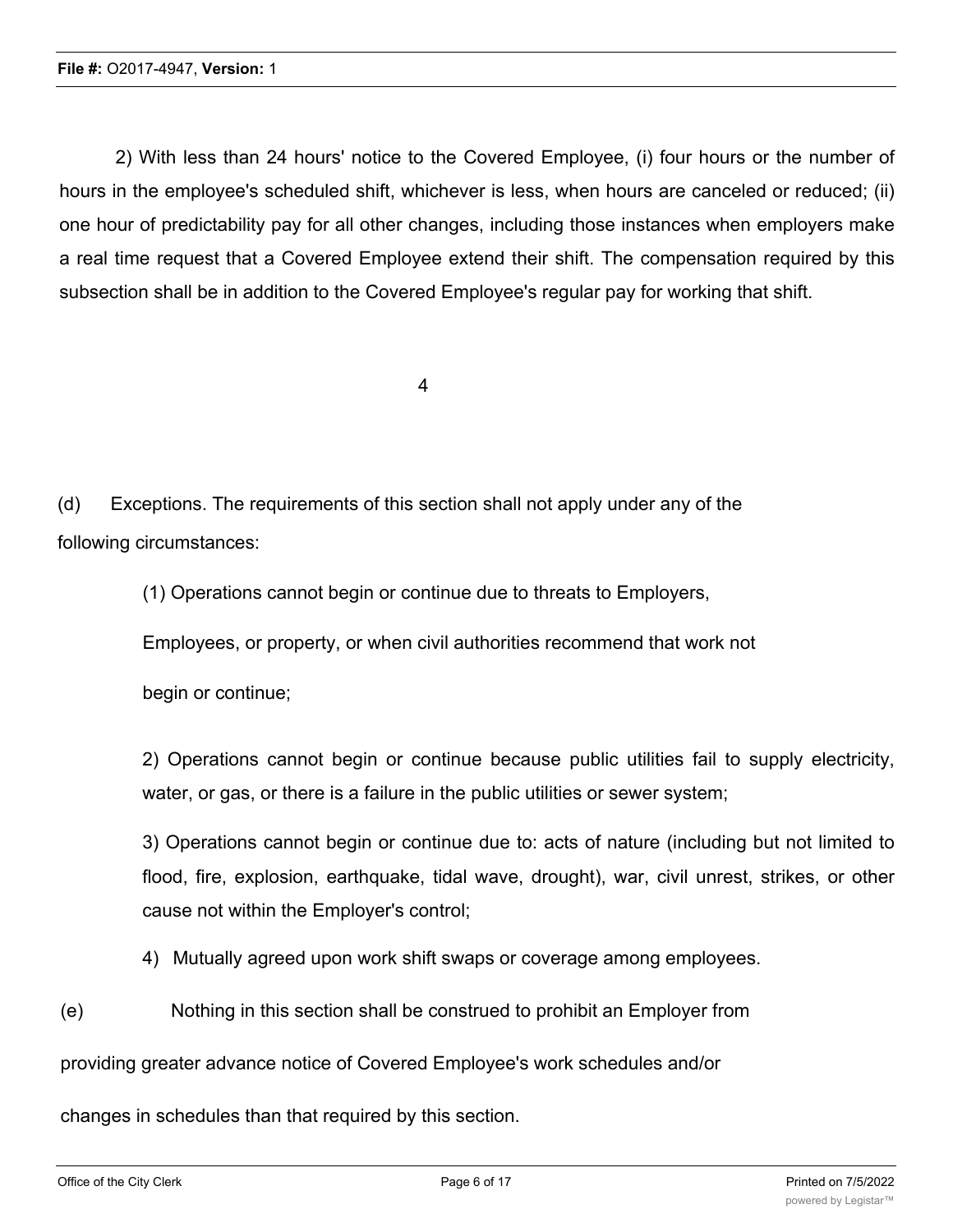## **040 - Offer of Additional Work Hours to Existing Employees**

a) Subject to the limitations herein, before hiring new Employees or contract Employees, including hiring through the use of temporary services or staffing agencies, an Employer shall first offer additional hours of work to existing Employee(s) if the Employee(s) are qualified to do the additional work, as reasonably and in good faith determined by the Employer.

b) An Employer has discretion to divide the additional work hours among Covered

5

Employees consistent with this section, provided that: (1) the Employer's system for distribution of hours must not discriminate on the basis of race, color, creed, religion, ancestry, national origin, sex, sexual orientation, gender identity or expression, disability, age, marital or familial status, nor on the basis of family caregiving responsibilities or status as a student; (2) the Employer may not distribute hours in a manner intended to avoid application of the Patient Protection and Affordable Care Act, 42 U.S.C. § 18001, or any succeeding law under the United States Code.

(c) A Covered Employee may, but is not required to, accept the

Employer's offer of additional work under this section.

1) For additional work for an expected duration of more than two weeks; the Covered Employee shall have 72 hours to accept the additional hours, after which time the Employer may hire new Employees to work the additional hours.

2) When the Employer's offer of additional work under this Section is for an expected duration of two weeks or less, the Covered Employee shall have 24 hours to accept the additional hours, after which time the Employer may hire new Employees to work the additional hours. Employers must extend in good faith the offer of additional work hours for the longest period the Employer reasonably expects the additional hours will be required.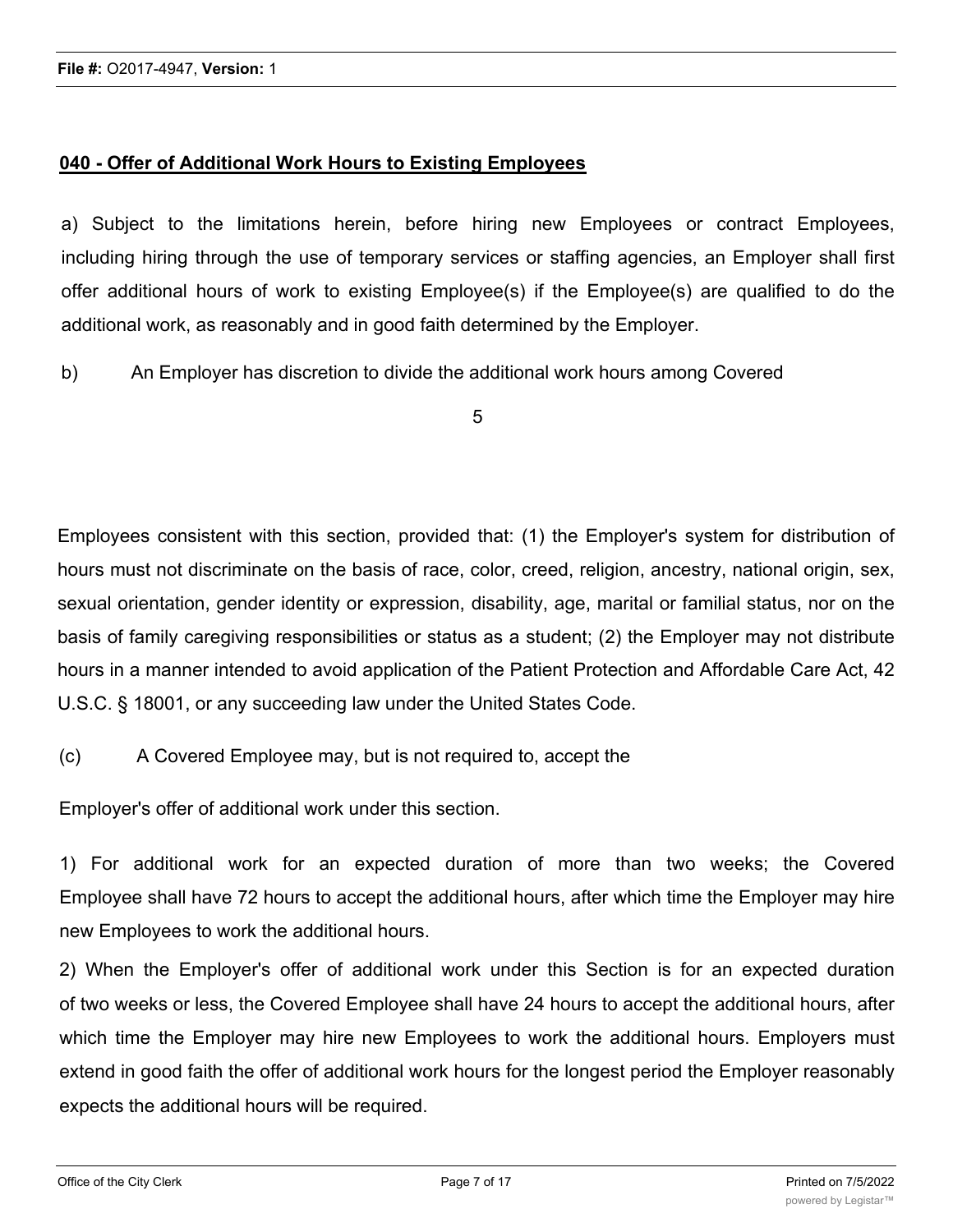#### **File #:** O2017-4947, **Version:** 1

3) The 24- or 72-hour periods referred to in this subsection begin either when the Covered Employee receives the written offer of additional hours, or when the Employer posts the offer of additional hours as described in subsection (d), whichever is sooner. A Covered Employee who wishes to accept the additional hours must do so in writing.

(d) When this section requires an Employer to offer additional hours to existing

Covered Employees, the Employer shall make the offer either in writing or by posting

the offer in a conspicuous location in the workplace where notices to Employees are

6

customarily posted. Employers may post the notice electronically on an internal website in a conspicuous location and which website is readily accessible to all Employees. The notice shall include the total hours of work being offered, the schedule of available shifts, whether those shifts will occur at the same time each week, and the length of time the Employer anticipates requiring coverage of the additional hours, and the process by which Employees may notify the Employer of their desire to work the offered hours.

(e) The Employer shall retain each written offer no less than three years as required

under this Chapter.

(f) This Section shall not be construed to require any Employer to offer Employees work hours paid at a premium rate as required by law nor to prohibit any Employer from offering such work hours.

#### **050 - Right to Rest**

An Employee has the right to decline work hours that occur during the 11 hours following the end of a shift. An employee who agrees in writing to work hours described in this section shall be compensated one-and-a-half times the employee's regular rate of pay for any hours worked less than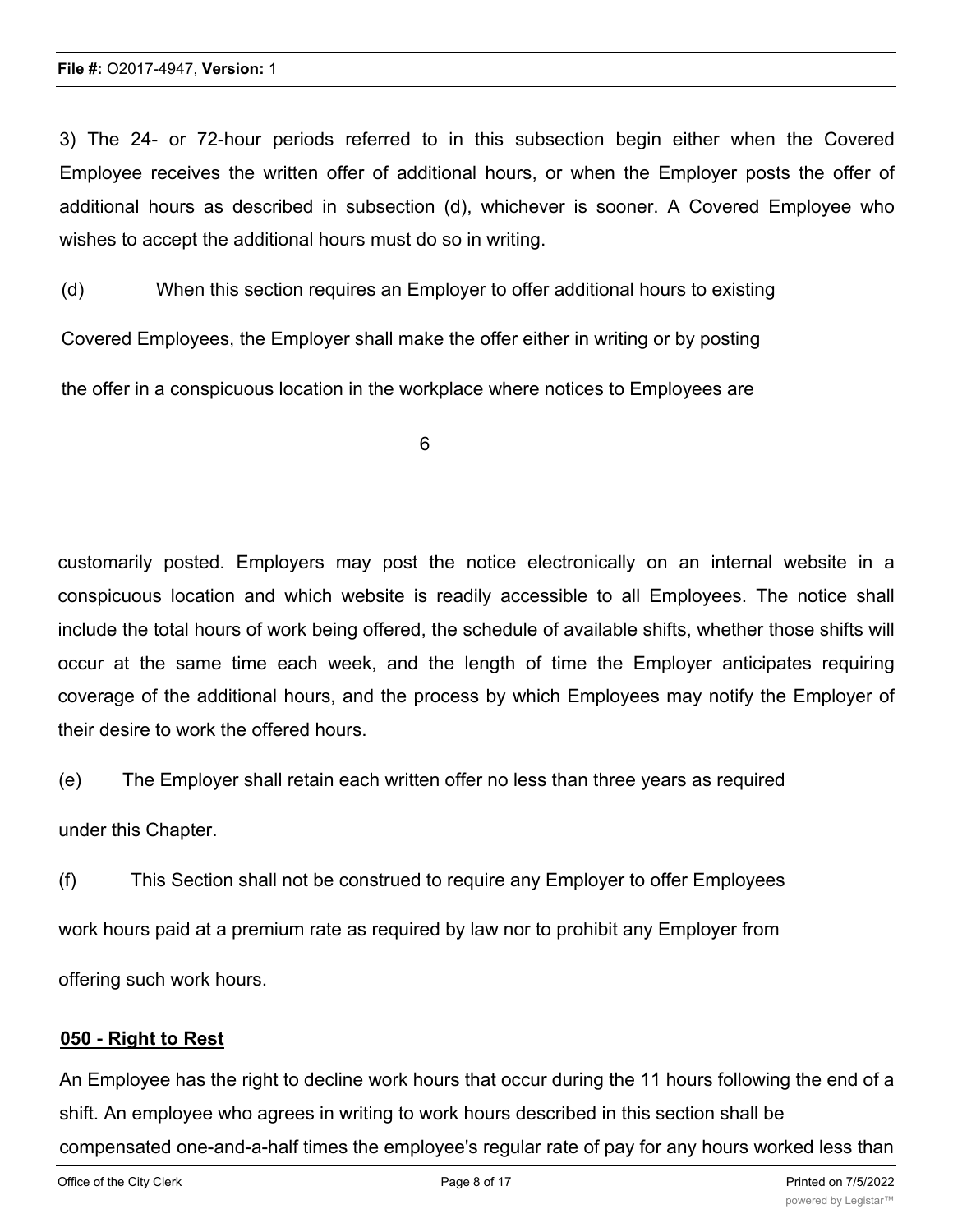11 hours following the end of a previous shift.

#### **060 - Right to Request a Flexible Working Arrangement**

An Employee has the right to request a modified work schedule, including but not limited to additional shifts or hours; changes in days of work or start and/or end times for the shift; permission to exchange Shifts with other Employees; limitations on availability; part-time employment; job sharing arrangements; reduction or change in work duties; or part-year employment. An Employer shall not retaliate against an Employee for exercising his or her rights under this Section. All responses to requests shall be made in writing by the Employer.

7

#### **070 - Notice and Posting**

a) The Department shall publish and make available to Employers, in English and other languages as provided in any implementing regulations, a notice suitable for posting by Employers in the workplace informing Covered Employees of their rights under this Chapter.

b) Each Employer shall give written notification to each current Covered Employee and to each new Covered Employee at time of hire, of his or her rights under this Chapter. The notification shall be in English and other languages as provided in any implementing regulations, and shall also be posted prominently in areas at the work site where it will be seen by all Covered Employees. Every Employer shall also provide each Employee at the time of hire with the Employer's name, address, and telephone number in writing. Failure to post such notice shall render the Employer subject to administrative citation, pursuant to the provisions of this chapter. The Department is authorized to prepare sample notices and Employer use of such notices shall constitute compliance with this subsection.

#### **080 - Implementation. Authority and Investigation**

(a) Regulations. The City shall coordinate implementation and enforcement of

this ordinance and shall promulgate appropriate guidelines or rules for such purposes. Any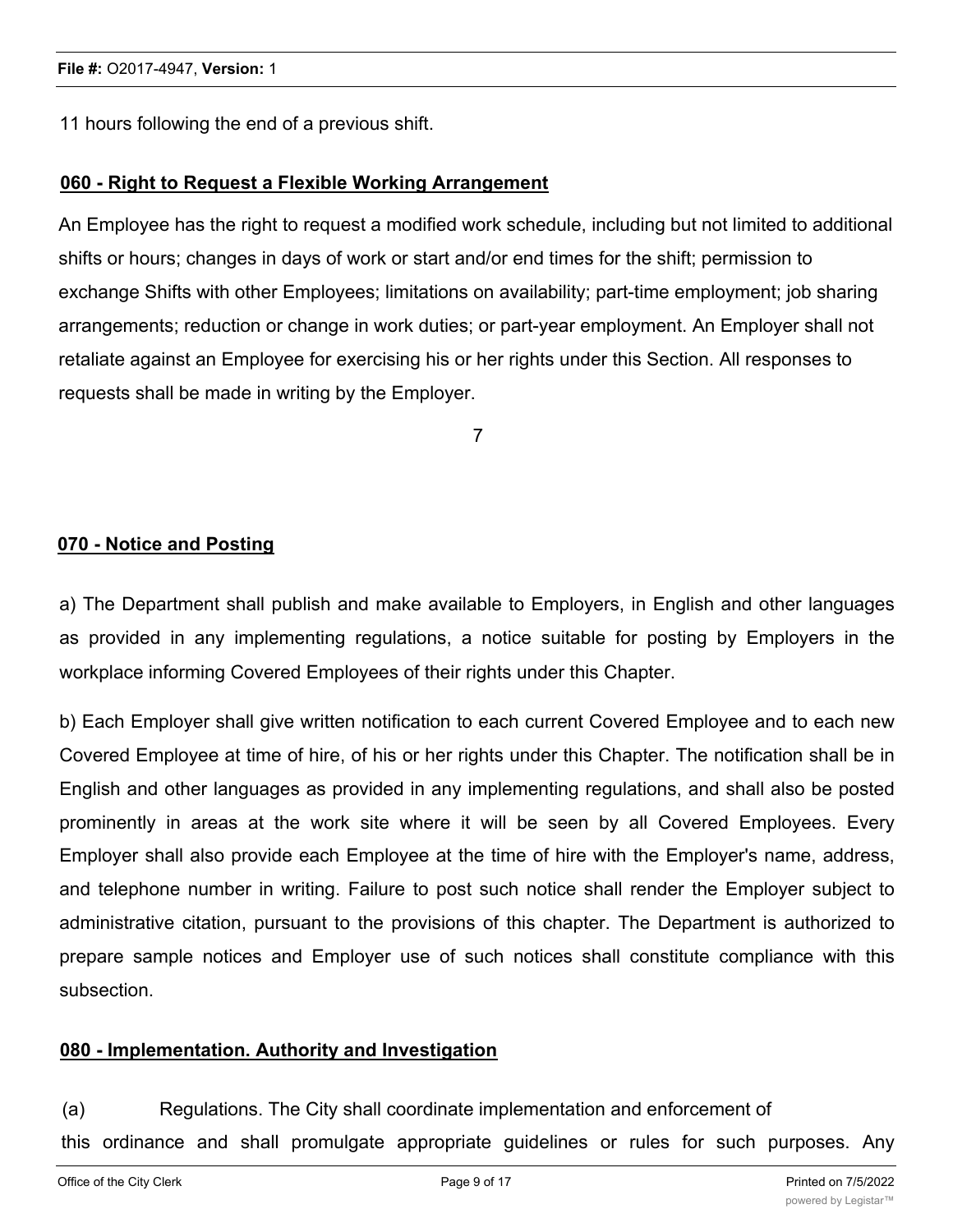guidelines or rules promulgated by the City shall have the force and effect of law and may be relied on by Employers, Employees and other parties to determine their rights and responsibilities under this chapter.

Any guidelines or rules may establish procedures for ensuring fair, efficient and cost-effective implementation of this ordinance, including supplementary procedures for

8

helping to inform Covered Employees of their rights under this Chapter, for monitoring Employer compliance with this chapter, and for providing administrative hearings to determine whether an Employer has violated the requirements of this chapter.

b) Reporting Violations. An aggrieved Covered Employee may report to the Department, in writing any suspected violation of this Chapter. The Department shall keep confidential, to the maximum extent permitted by applicable laws, the name and other identifying information ofthe Employee reporting the violation. Provided, however, that with the authorization of such Covered Employee, the Department may disclose his or her name and identifying information as necessary to enforce this chapter or other Employee protection laws. A Covered Employee may report to the City that his or her employer has committed any violation of this ordinance and may file a complaint with the City within three years of the violation. Where such violation is continuing, the complaint must be filed within three years of the last occurrence of the alleged violation.

c) Investigation. The City may investigate any possible violations of this chapter by an Employer. The Department shall have the authority to inspect workplaces, interview persons, and subpoena records or other items relevant to the enforcement of this chapter. All complaints filed with the City shall be investigated, unless the complaint is not timely, the City lacks jurisdiction over the complaint, or if the complaint does not state facts that, if true, would constitute a violation of this chapter.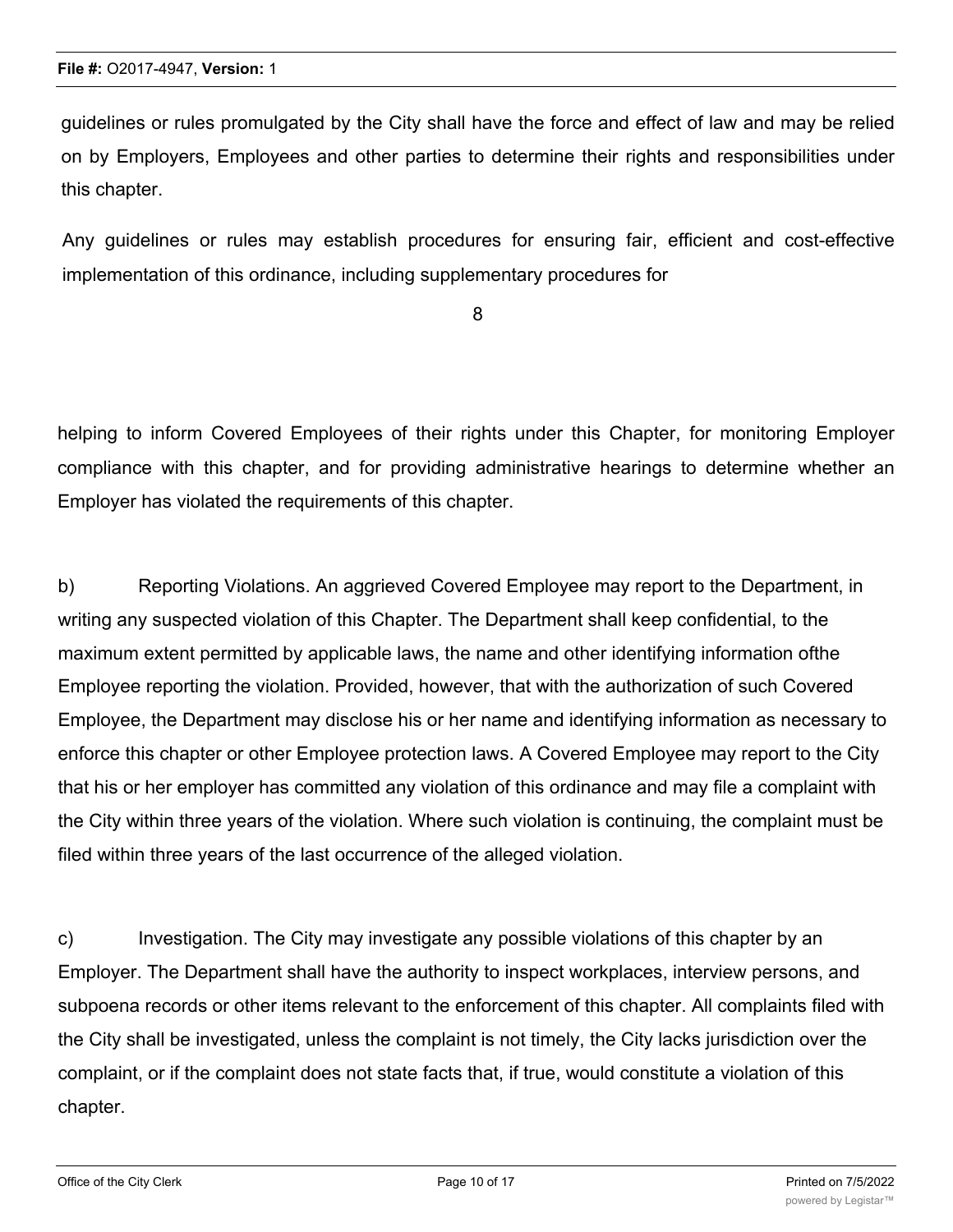(d) Informal Resolution. If the Department investigates a complaint, the Department shall make every effort to resolve complaints informally and in a timely manner. The Department's investigation and pursuit of informal resolution does not limit or act as a prerequisite for an Employee's right to bring a private action against an Employer as

**9**

provided in this Chapter.

(e) Enforcement. Where compliance with the provisions of this Ordinance is not forthcoming, the Department may, by and through the Commissioner take any appropriate enforcement action to ensure compliance, including but not limited to the following:

(1) Ineligibility for City Transactions. The City may pursue any remedy available to it under 2-92-320 of the City of Chicago Municipal Code defining offenses that render businesses ineligible for City Transactions.

(2) Administrative Fine. The City may issue an administrative citation to the Employer

pursuant to provisions of the Municipal Code of the City of Chicago. The amount of this

fine shall vary based on the provision of this Chapter violated, as specified below:

i. A fine may be assessed for retaliation by an Employer against an Employee for exercising rights protected under this Chapter. The fine shall be \$1,000 for each Covered Employee retaliated against.

ii. A fine of \$500.00 may be assessed for any of the following violations of this Chapter:

1) Failure to provide notice of Employee rights under this Chapter.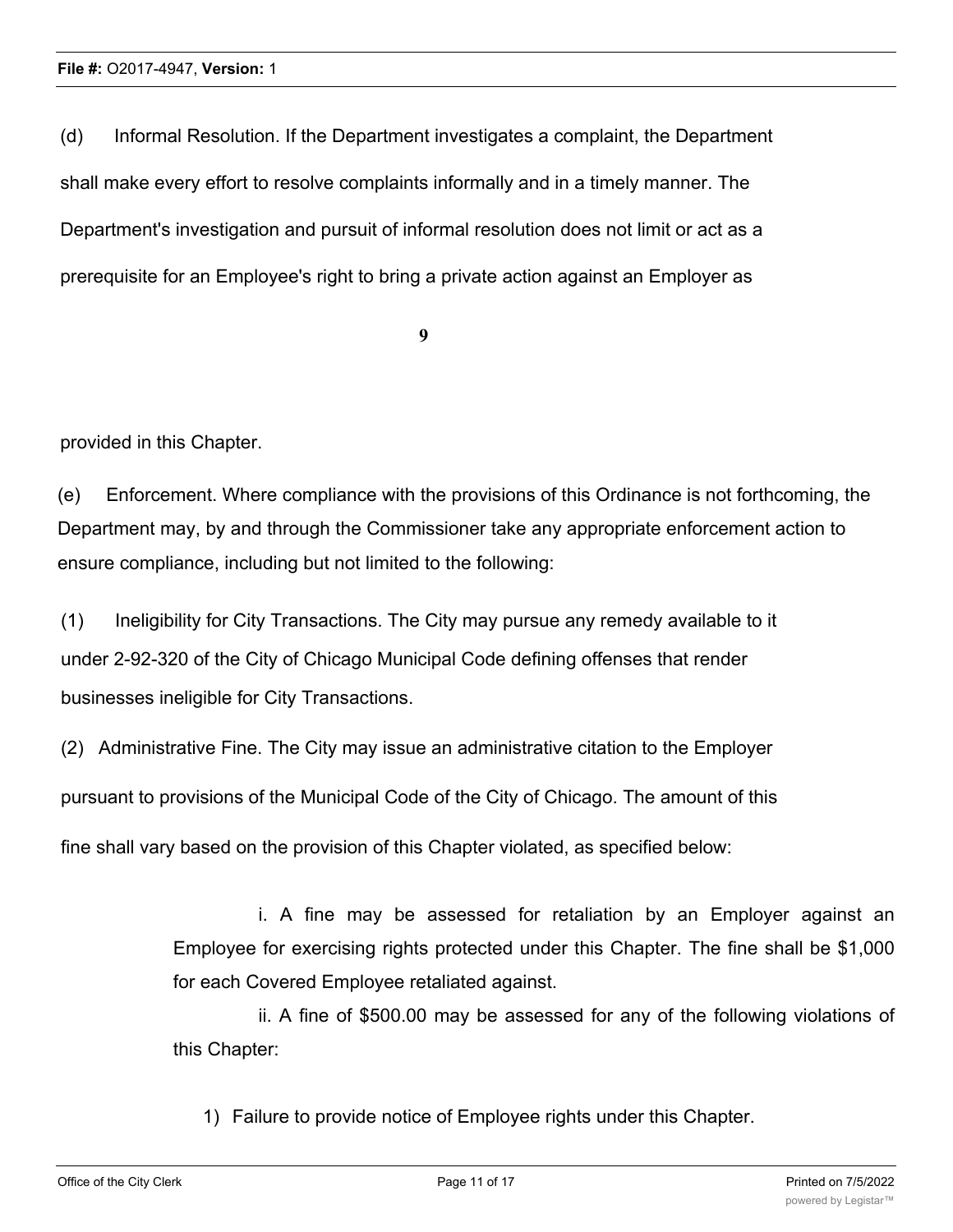2) Failure to timely provide an initial work schedule or to timely update work schedules following changes.

(3) Failure to provide required and appropriate predictability pay for schedule changes.

(4) Failure to offer additional work hours to existing Covered Employees

**10**

before hiring new Employees or temporary staff or to award work to a qualified Covered Employee.

5) Failure to comply with those provisions regarding Right to Rest.

6) Failure to comply with those provisions regarding Employer's duty to respond to Covered Employees under the section regarding Right to Request.

(7) Failure to comply with those provisions regarding Notice and Posting.

8) Failure to maintain payroll records for the minimum period of time as provided in this Ordinance.

9) Failure to allow the City access to payroll records.

The employee may recover in a civil action any and all penalties and remedies provided for in this Chapter. Such action shall be brought within three years from the date of the violation. Where such violation is continuing, the action must be brought within three years of the last occurrence of the alleged violation.

Any agreement between the employee and employer that would violate this Ordinance is no defense to any administrative or civil action.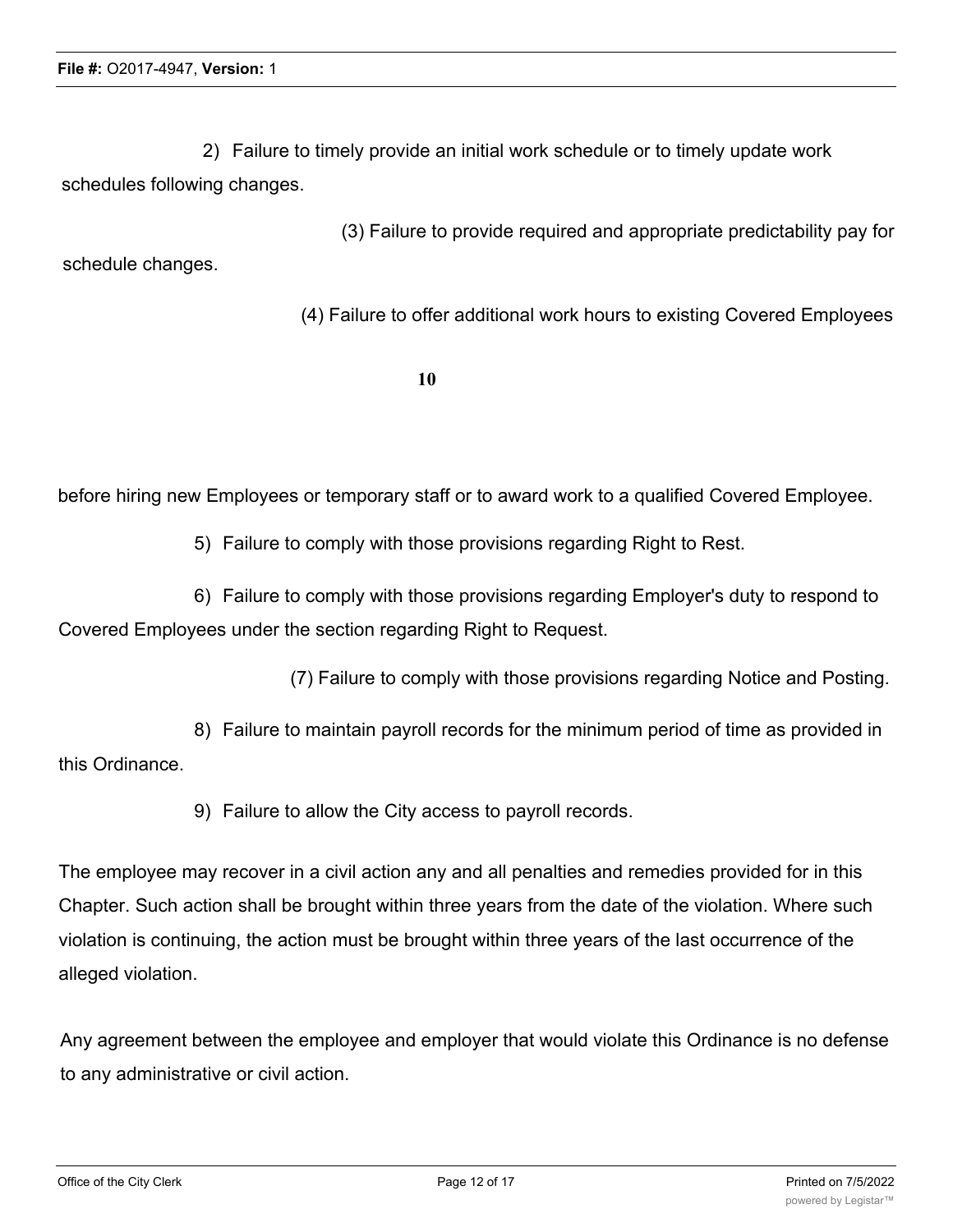## **090 - Remedies.**

(a) The remedies for violation of this Ordinance include but are not limited to:

1. The payment of Predictability Pay unlawfully withheld, and the payment of an additional sum as a civil penalty in the amount of \$500 to each Covered Employee whose rights under this chapter were violated for each day or portion thereof

**11**

that the violation occurred or continued, and fines imposed pursuant to other provisions of this ordinance or state law.

2. Reimbursement of the City's administrative costs of enforcement and reasonable attorney's fees.

3. If a repeated violation of this ordinance has been finally determined in a period from July 1 to June 30 of the following year, the City may require the Employer to pay an additional sum as a civil penalty in the amount of \$500 to the City for each Covered Employee or person whose rights under this chapter were violated for each day or portion thereof that the violation occurred or continued, and fines imposed pursuant to other provisions of this chapter or state law.

b) The remedies, fines, and procedures provided under this chapter are cumulative and are not intended to be exclusive of any other available remedies, penalties and procedures established by law which may be pursued to address violations of this ordinance. Actions taken pursuant to this ordinance shall not prejudice or adversely affect any other action, administrative or judicial, that may be brought to abate a violation or to seek compensation for damages suffered. The employee may also recover any damages incurred, punitive damages, injunctive relief as may be appropriate, and costs and reasonable attorney's fees as may be allowed by the City or the court and as necessary to make the employee whole. Any sums recovered by the City on behalf of an employee under this ordinance shall be paid to the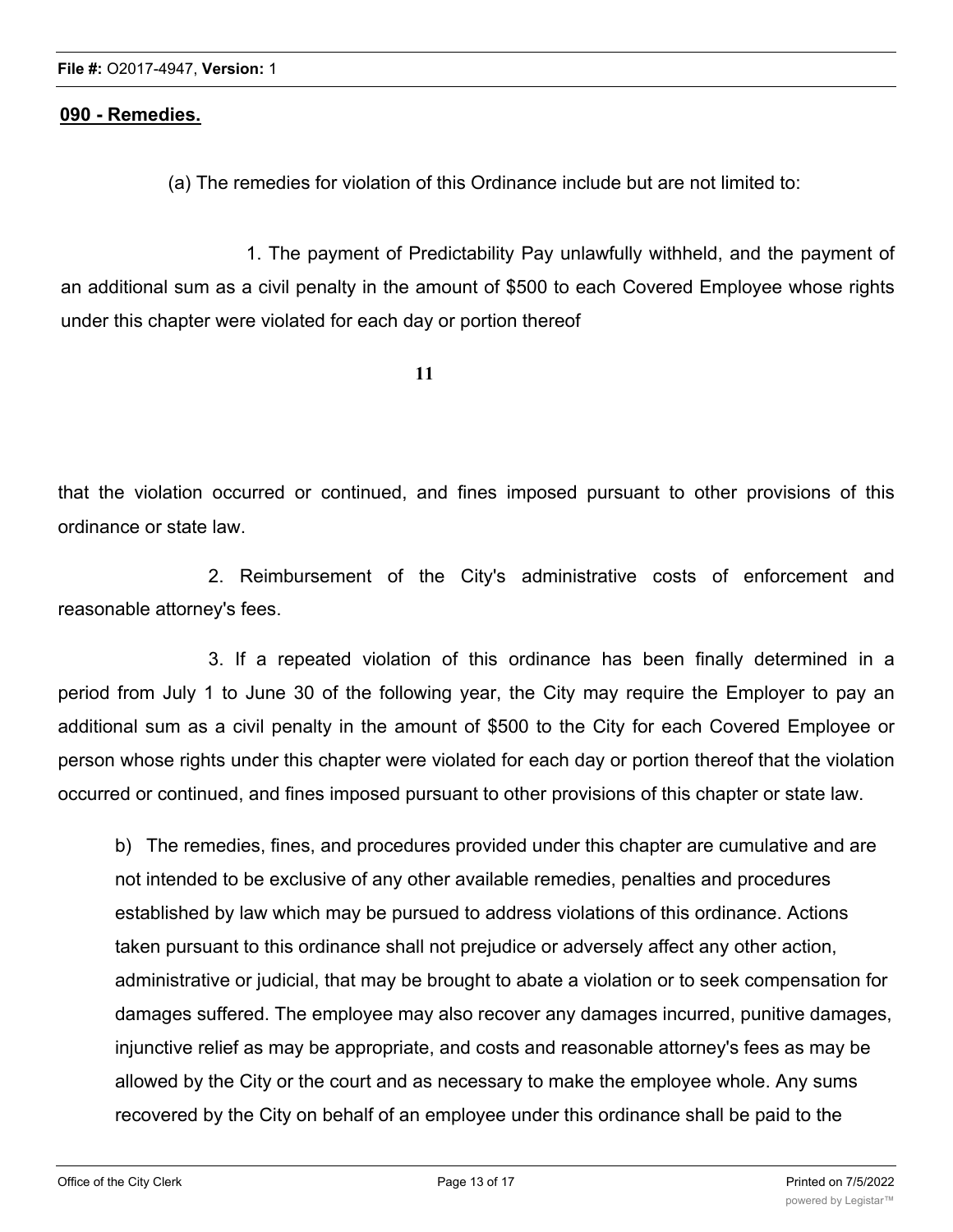employee or employees affected.

c) No criminal penalties shall attach for any violation of this Chapter, nor shall this Chapter give rise to any cause of action for damages against the City.

**12**

(d) Retaliation Barred. An Employer shall not discharge, reduce the compensation of, discriminate against, or take any adverse employment action against a Covered Employee, including discipline, suspension, transfer or assignment to a lesser position in terms of job classification, job security, or other condition of employment, reduction or hours or denial of additional hours, informing another Employer that the person has engaged in activities protected by this Chapter, or reporting or threatening to report the actual or suspected citizenship or immigration status of a Covered Employee, former Employee or family member of a Covered Employee to a federal, state or local agency, for making a complaint to the City, participating in any of the City's proceedings, using any civil remedies to enforce his or her rights, or otherwise asserting his or her rights under this Chapter. It shall be unlawful for the Employer to discharge any Covered Employee who who has initiated a complaint unless the Employer has clear and convincing evidence of just cause for such discharge.

e) Retention of Records. Each Employer shall maintain for at least five years for each Covered Employee a record of his or her name, hours worked, pay rate, initial posted schedule and all subsequent changes to that schedule, consent to work hours where such consent is required by this Chapter, and documentation of the time and method of offering additional hours of work to existing staff. Each Employer shall provide each Covered Employee a copy ofthe records relating to such Employee upon the Employee's reasonable request.

f) City Access. Each Employer shall permit access to work sites and relevant records for authorized

City representatives for the purpose of monitoring compliance with this Chapter and investigating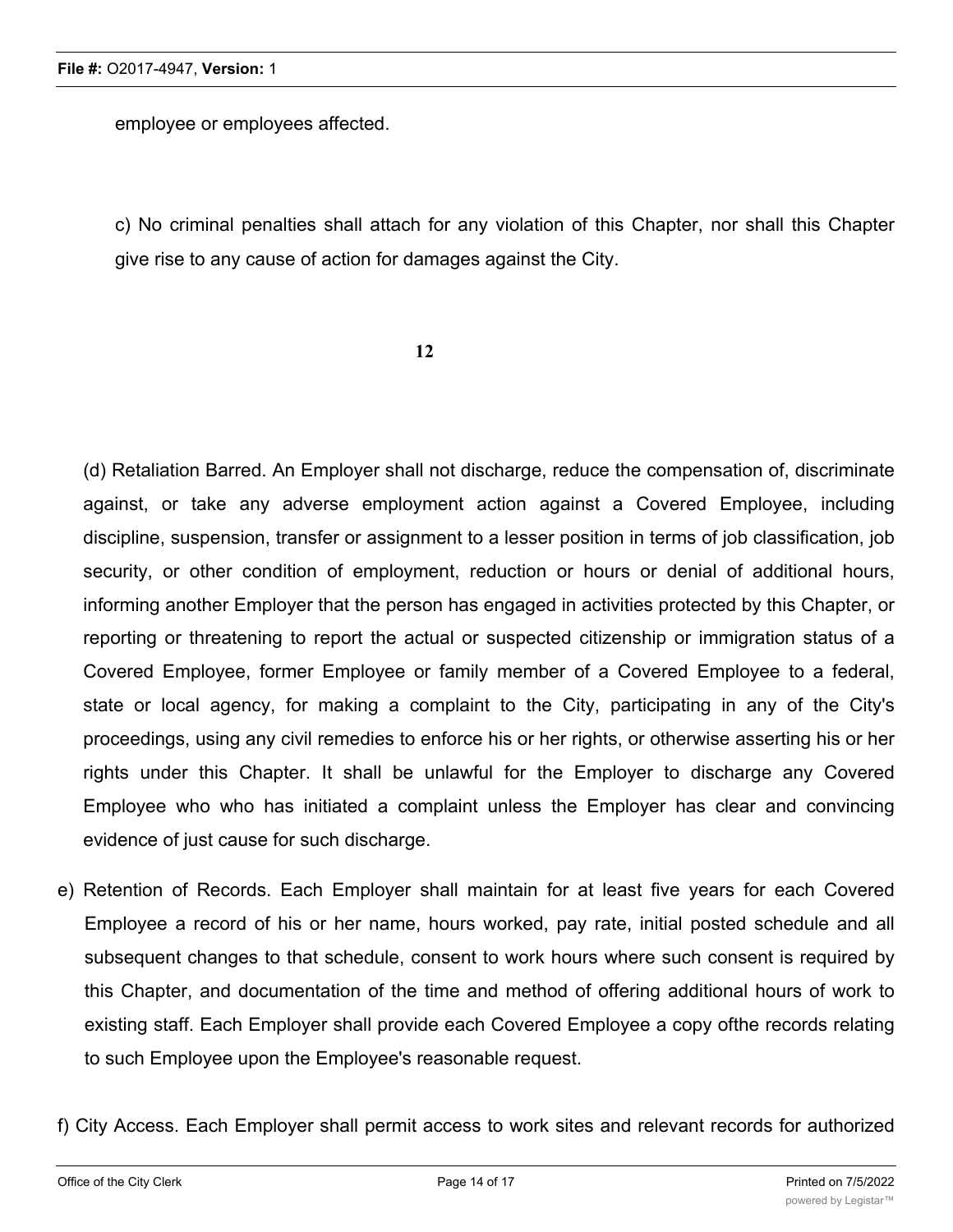City representatives for the purpose of monitoring compliance with this Chapter and investigating Employee complaints of noncompliance, including production for inspection and copying of its Employment records, but without allowing Social Security numbers to become a

**13**

#### **matter of public record. 100 - No Preemption of**

#### **Higher Standards**

The purpose of this Chapter is to ensure minimum labor standards. This Chapter does not preempt or prevent the establishment of superior employment standards (including higher wages) or the expansion of coverage by ordinance, resolution, contract, or any other action of the City. No part of this Chapter shall be construed to limit a discharged Employee's right to bring a common law cause of action for wrongful termination or to seek any other available remedy at law or otherwise. Nothing in this Chapter shall be construed to interfere with any private right of action. Any claim or action filed under this Chapter must be made within three (3) years of the alleged conduct resulting in the complaint.

#### **110-Severability**

If any provision or application of this Chapter is declared illegal, invalid or inoperative, in whole or in part, by any court of competent jurisdiction, the remaining provisions and portions thereof and applications not declared illegal, invalid or inoperative shall remain in full force or effect. Nothing herein may be construed to impair any contractual obligations ofthe City.

#### **120 -- Effective Date**

This ordinance shall be in full force and effect after July 1, 2018.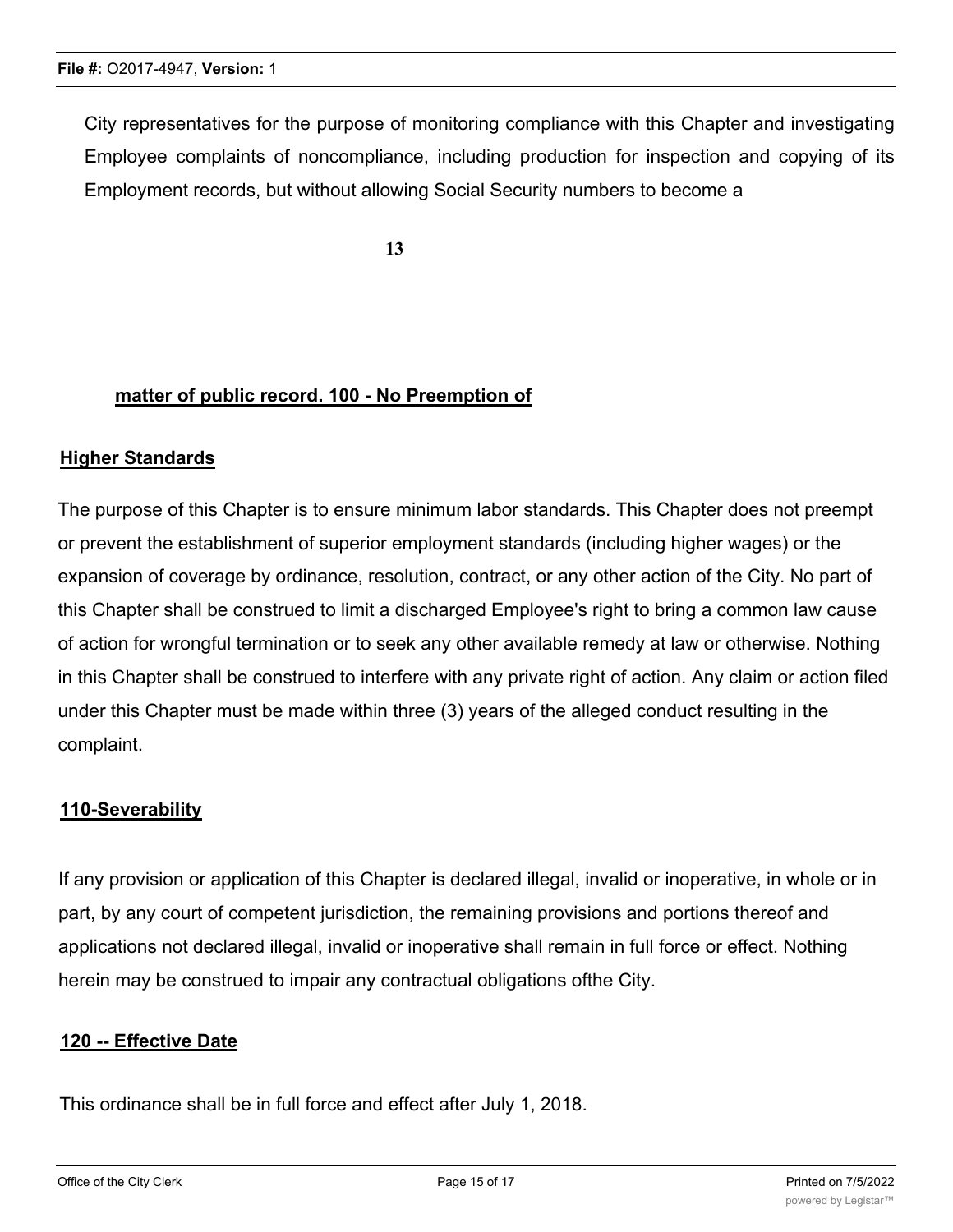**14**

Scott Waguespack Alderman,

32nd Ward

Toni Foulkes Alderman, 16 th Ward Ameya Pawar Alderman, 47th Ward

Deborah Mell Alderman, 33rd Ward

Sophia King Alderman, 4th Ward Roderick Sawyer Alderman, 6th Ward

/ Leslie Hairston Iderman, 5th Ward

~7 Susan Sadlowski-Garza Alderman, 10th Ward

**15**

# *Ci-t*

### Chris Taliaferro Alderman, 29th Ward Pavid Moore ^ilf1frrpTir> 17tb.vyacd^